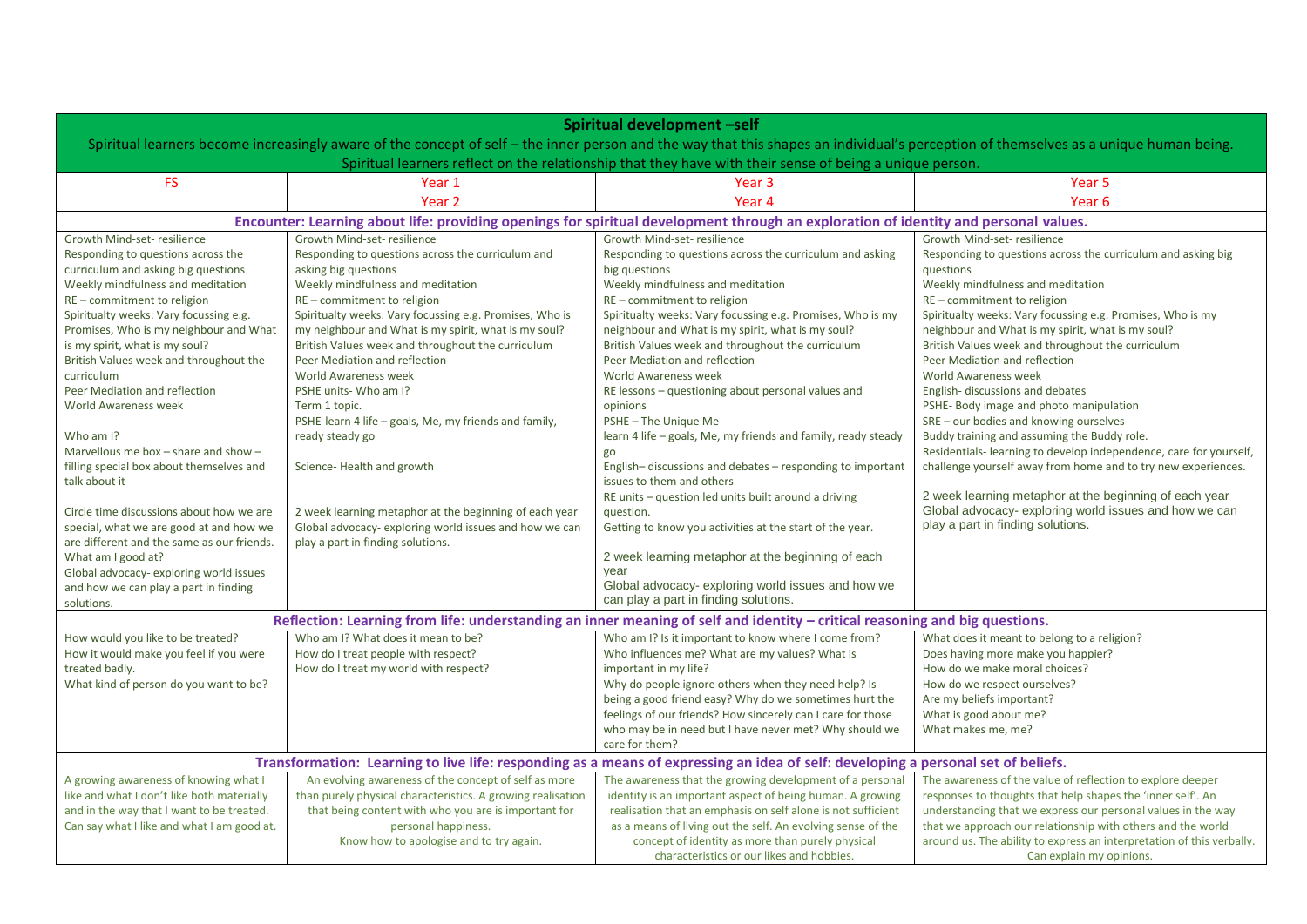|                                                                                                                             | Beginning to recognise mistakes and how to deal with          | Can set goals for my work and behaviour that will help me                                                                            |                                                                                                                                                                          |  |
|-----------------------------------------------------------------------------------------------------------------------------|---------------------------------------------------------------|--------------------------------------------------------------------------------------------------------------------------------------|--------------------------------------------------------------------------------------------------------------------------------------------------------------------------|--|
|                                                                                                                             | them in a positive way.                                       | to progress.                                                                                                                         |                                                                                                                                                                          |  |
|                                                                                                                             |                                                               | Spiritual development -others                                                                                                        |                                                                                                                                                                          |  |
|                                                                                                                             |                                                               |                                                                                                                                      | Spiritual learners become increasingly aware of the concept of others - a growing empathy, concern and compassion for how to treat others. Spiritual learners reflect on |  |
|                                                                                                                             |                                                               | how their values and principles affect their relationships with others.                                                              |                                                                                                                                                                          |  |
| <b>FS</b>                                                                                                                   | Year 1                                                        | Year 3                                                                                                                               | Year 5                                                                                                                                                                   |  |
|                                                                                                                             | Year <sub>2</sub>                                             | Year <sub>4</sub>                                                                                                                    | Year <sub>6</sub>                                                                                                                                                        |  |
|                                                                                                                             |                                                               | Encounter: Learning about life: providing openings for spiritual development through an exploration of identity and personal values. |                                                                                                                                                                          |  |
| Circle time - celebrating and appreciating                                                                                  | Fairtrade and Christian aid collective worship                | Fairtrade and Christian aid collective worship                                                                                       | Fairtrade and Christian aid collective worship with development                                                                                                          |  |
| Wow moments - celebrating each other's                                                                                      | RE: Christianity and Judaism                                  | Aware of the needs of others and that people depend on                                                                               | through lessons                                                                                                                                                          |  |
| achievements at home.                                                                                                       | Why are some stories special? Important stories and           | each other - Cake Sale and child led initiatives to raise for                                                                        | English – holding a debate and understanding other people's                                                                                                              |  |
| Caring for others and responsibility for                                                                                    | parables                                                      | charity e.g. for Macmillan                                                                                                           | opinions.                                                                                                                                                                |  |
| new life                                                                                                                    | How does Jesus show kindness?                                 | Studying individuals who have made a difference in History                                                                           | RE - recognising the importance of religion in the lives of others -                                                                                                     |  |
| Global advocacy- exploring world issues                                                                                     | Shabbat - importance - links to God                           | Peer marking - valuing the work of other children and                                                                                | Islam, Sikhism and Christianity - looking at the commitment of                                                                                                           |  |
| and how we can play a part in finding                                                                                       | Why is God special (in Christianity and Judaism)              | supporting each other's learning.                                                                                                    | others                                                                                                                                                                   |  |
| solutions.                                                                                                                  |                                                               | RE - studying Hinduism, Judaism and Christianity - children                                                                          |                                                                                                                                                                          |  |
|                                                                                                                             | <b>Relationships-PSHE</b>                                     | explore each other's religions and understand why they are                                                                           | History - Crimean war, Ernest Shackleton-exploring the role of                                                                                                           |  |
|                                                                                                                             |                                                               | important to them.                                                                                                                   | historical figures and the impact on society.                                                                                                                            |  |
|                                                                                                                             | Peer assessments                                              | PSHE-Developing positive behaviour towards others.                                                                                   | PHSE; Changes - learning to accept different opinions and beliefs.                                                                                                       |  |
|                                                                                                                             |                                                               | PSHE: Changes - how influence can be both positive and                                                                               |                                                                                                                                                                          |  |
|                                                                                                                             | Working in teams- team building skills- forest schools        | negative. The importance of decision making.                                                                                         | British Values - looking at how to treat others                                                                                                                          |  |
|                                                                                                                             |                                                               | Engaging with parables and the teachings of Jesus i.e. Blind                                                                         |                                                                                                                                                                          |  |
|                                                                                                                             | Spiritual activities- recognising each others strengths       | man, Jesus' miracles                                                                                                                 | Send my friend campaign- Persuasive letters                                                                                                                              |  |
|                                                                                                                             | 40 acts of Kindness                                           |                                                                                                                                      |                                                                                                                                                                          |  |
|                                                                                                                             | <b>Advent Adventure</b>                                       | Making class rules together and reinforcing respect for                                                                              | 2 week learning metaphor at the beginning of each year                                                                                                                   |  |
|                                                                                                                             | <b>Operation Christmas Child</b>                              | others.                                                                                                                              | Global advocacy- exploring world issues and how we can<br>play a part in finding solutions.                                                                              |  |
|                                                                                                                             | <b>Meditation and Mindfulness</b>                             | Responding to religious stories and discussing the impact<br>on our lives                                                            |                                                                                                                                                                          |  |
|                                                                                                                             | Making class rules together and reinforcing respect for       |                                                                                                                                      |                                                                                                                                                                          |  |
|                                                                                                                             | others.                                                       | 2 week learning metaphor at the beginning of each                                                                                    |                                                                                                                                                                          |  |
|                                                                                                                             |                                                               | year                                                                                                                                 |                                                                                                                                                                          |  |
|                                                                                                                             | 2 week learning metaphor at the beginning of each year        | Global advocacy- exploring world issues and how we                                                                                   |                                                                                                                                                                          |  |
|                                                                                                                             | Global advocacy- exploring world issues and how we can        | can play a part in finding solutions.                                                                                                |                                                                                                                                                                          |  |
|                                                                                                                             | play a part in finding solutions.                             |                                                                                                                                      |                                                                                                                                                                          |  |
| Reflection: Learning from life: understanding an inner meaning of self and identity - critical reasoning and big questions. |                                                               |                                                                                                                                      |                                                                                                                                                                          |  |
| Reflection areas in learning areas                                                                                          | Reflection areas in learning areas indoor/outside & whole     | Reflection areas in learning areas indoor/outside & whole                                                                            | Reflection areas in learning areas indoor/outside & whole school                                                                                                         |  |
| indoor/outside & whole school reflection                                                                                    | school reflection areas.                                      | school reflection areas.                                                                                                             | reflection areas.                                                                                                                                                        |  |
| areas.                                                                                                                      | Collective worship.                                           | Collective worship.                                                                                                                  | Collective worship.                                                                                                                                                      |  |
| Collective worship.                                                                                                         |                                                               |                                                                                                                                      |                                                                                                                                                                          |  |
| Growing topic- all life is precious.                                                                                        | <b>Mindfulness</b>                                            | An opportunity to express themselves musically and                                                                                   | An opportunity to express themselves musically and artistically in                                                                                                       |  |
|                                                                                                                             |                                                               | artistically in a personal response to an artist's/musician's                                                                        | a personal response to an artist's/musician's piece of work.                                                                                                             |  |
| Circle times: Learning that it is good to                                                                                   | <b>Bible stories</b>                                          | piece of work.                                                                                                                       |                                                                                                                                                                          |  |
| spend time with yourself as well as with                                                                                    |                                                               | Why do people ignore others when they need help? Is                                                                                  | How can we care for others in the world? Who is my neighbour?                                                                                                            |  |
| your friends. What if someone doesn't                                                                                       | Rules for living- how to live in a way that affects others in | being a good friend easy? Why do we sometimes hurt the                                                                               | How can I change the world?                                                                                                                                              |  |
| want to play with you?                                                                                                      | the best way                                                  | feelings of our friends? How sincerely can I care for those                                                                          |                                                                                                                                                                          |  |
| Thinking about others feelings. How                                                                                         |                                                               | who may be in need but I have never met? Why should we                                                                               |                                                                                                                                                                          |  |
| would you feel if? Buddy system to                                                                                          | Circle times.                                                 | care for them?                                                                                                                       |                                                                                                                                                                          |  |
| model, scaffold and support.                                                                                                |                                                               |                                                                                                                                      |                                                                                                                                                                          |  |
|                                                                                                                             |                                                               |                                                                                                                                      |                                                                                                                                                                          |  |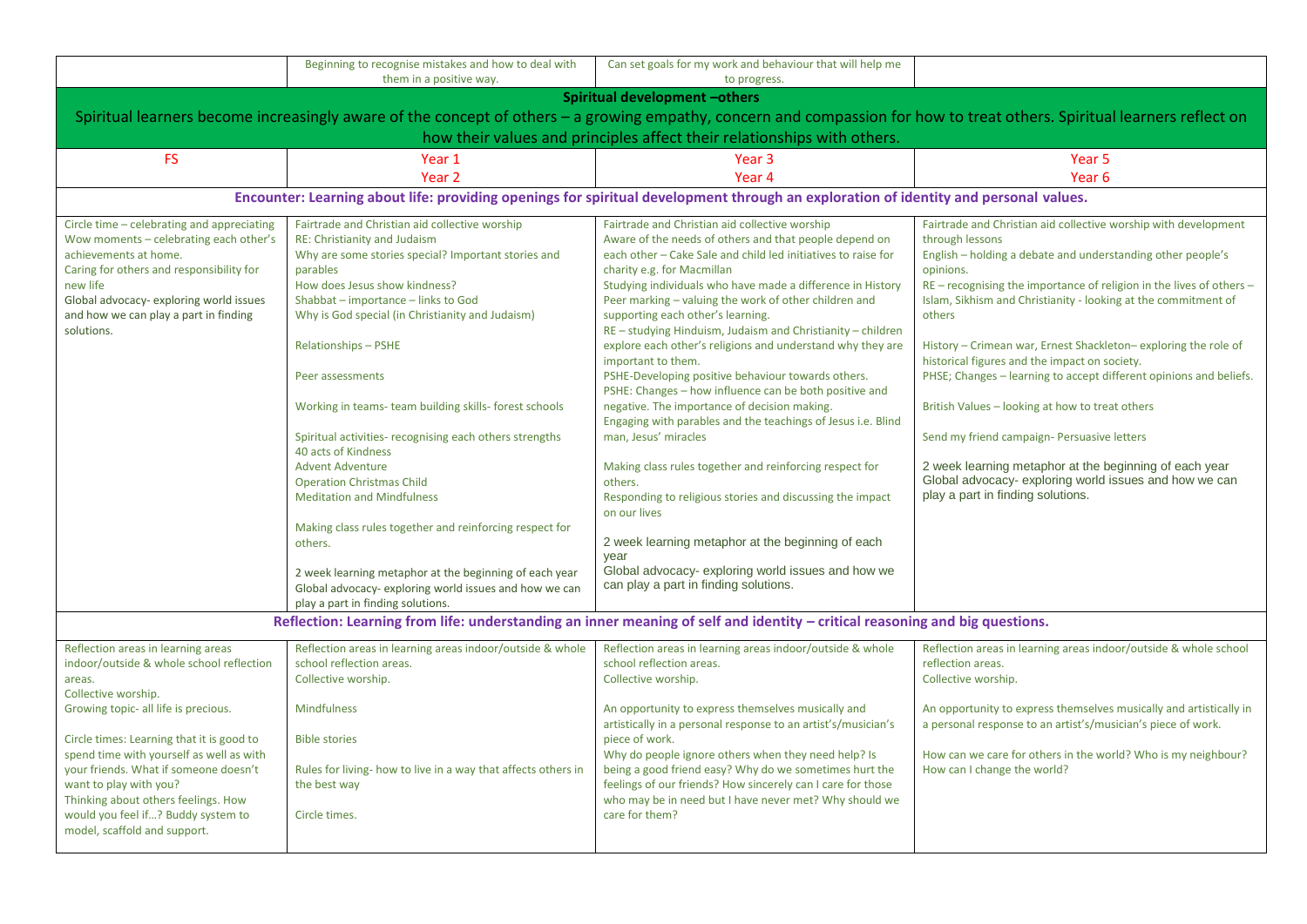| Transformation: Learning to live life: responding as a means of expressing an idea of self: developing a personal set of beliefs.                                                                                                                                                                                                                                                                                                                          |                                                                                                                                                                 |                                                                                                                                                                                                                        |                                                                                                                                                                                                                                                                                         |
|------------------------------------------------------------------------------------------------------------------------------------------------------------------------------------------------------------------------------------------------------------------------------------------------------------------------------------------------------------------------------------------------------------------------------------------------------------|-----------------------------------------------------------------------------------------------------------------------------------------------------------------|------------------------------------------------------------------------------------------------------------------------------------------------------------------------------------------------------------------------|-----------------------------------------------------------------------------------------------------------------------------------------------------------------------------------------------------------------------------------------------------------------------------------------|
| Understanding that other people have<br>their own views and opinions and may<br>value different things to you.                                                                                                                                                                                                                                                                                                                                             | A growing appreciation that the views and opinions of<br>others should be listened to with respect whether those<br>views are similar to your own or different. | Acknowledgement and respect for the rights of others to<br>have their own deep thoughts that shape their inner self. A<br>developing ability to enter into discussions with others<br>about their values and opinions. | A growing empathy with the values of others and developing an<br>understanding of the need to appreciate them to build meaningful<br>relationships. A growing ability to express how understanding the<br>value of others is an important part of building meaningful<br>relationships. |
| Spiritual development -world and beauty<br>Spiritual learners become increasingly aware of the concept of a physical and creative world – a growing relationship with beauty through the ability to respond emotionally to experiences<br>of the wonder of the natural world and the results of human creativity. Spiritual learners explore their understanding beauty and the affect this has on their perception of and relationship<br>with the world. |                                                                                                                                                                 |                                                                                                                                                                                                                        |                                                                                                                                                                                                                                                                                         |

Spirituality skills progression map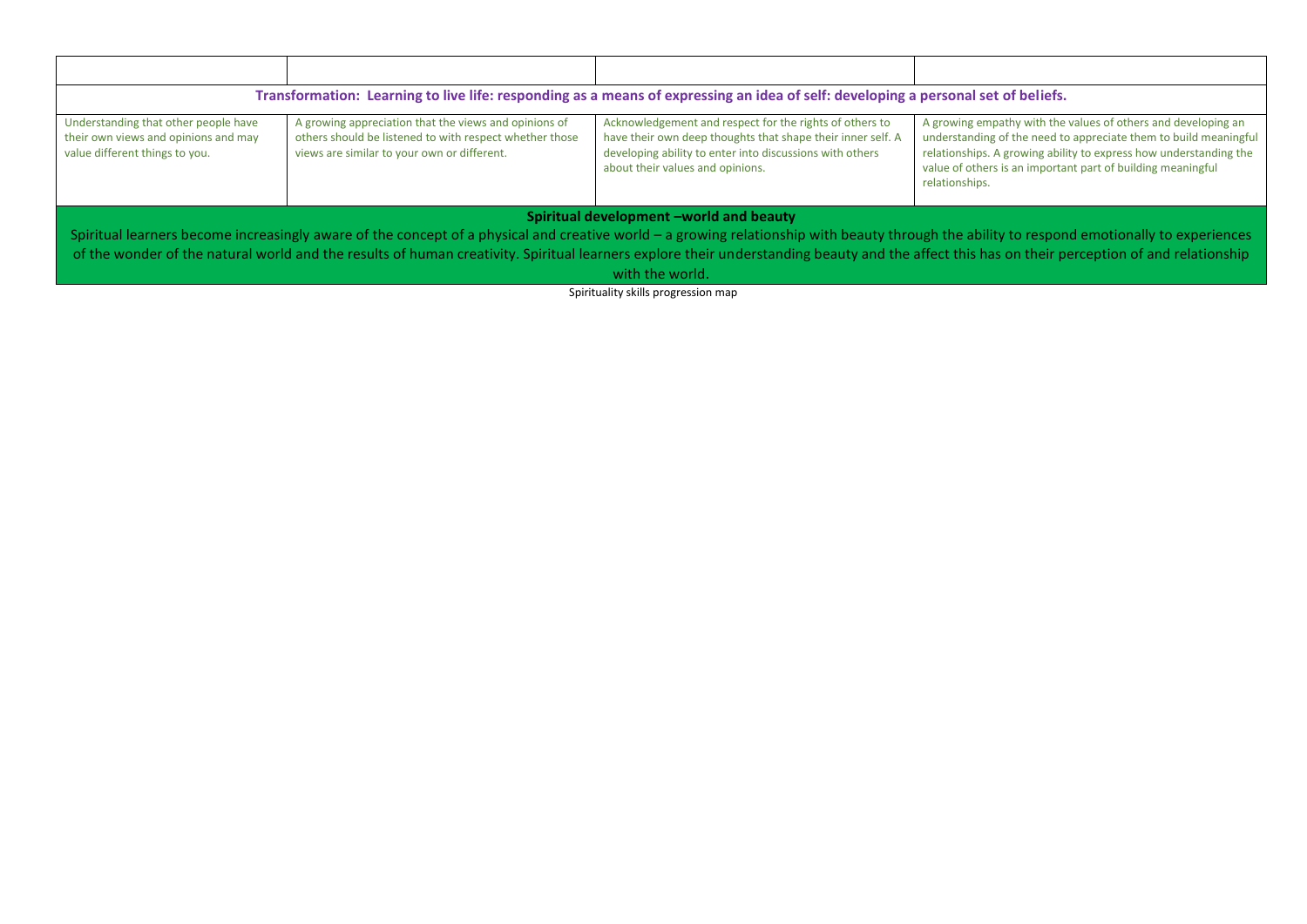| <b>FS</b>                                                                                                                                                                                                                                                                                                                                                                                                                                                                                                                                                                                                  | Year 1                                                                                                                                                                                                                                                                                                                                                                                                                                                                                                                                                                                                                                                                        | Year <sub>3</sub>                                                                                                                                                                                                                                                                                                                                                                                                                                                                                                                                                                                                                                                                                                                                                                                                                                                                                | Year <sub>5</sub>                                                                                                                                                                                                                                                                                                                                                                                                                                                                                                                                                                                                                                                                                                                                                                                                                                                                                                                                                                                                                                                                                                                                                                                                                                                             |
|------------------------------------------------------------------------------------------------------------------------------------------------------------------------------------------------------------------------------------------------------------------------------------------------------------------------------------------------------------------------------------------------------------------------------------------------------------------------------------------------------------------------------------------------------------------------------------------------------------|-------------------------------------------------------------------------------------------------------------------------------------------------------------------------------------------------------------------------------------------------------------------------------------------------------------------------------------------------------------------------------------------------------------------------------------------------------------------------------------------------------------------------------------------------------------------------------------------------------------------------------------------------------------------------------|--------------------------------------------------------------------------------------------------------------------------------------------------------------------------------------------------------------------------------------------------------------------------------------------------------------------------------------------------------------------------------------------------------------------------------------------------------------------------------------------------------------------------------------------------------------------------------------------------------------------------------------------------------------------------------------------------------------------------------------------------------------------------------------------------------------------------------------------------------------------------------------------------|-------------------------------------------------------------------------------------------------------------------------------------------------------------------------------------------------------------------------------------------------------------------------------------------------------------------------------------------------------------------------------------------------------------------------------------------------------------------------------------------------------------------------------------------------------------------------------------------------------------------------------------------------------------------------------------------------------------------------------------------------------------------------------------------------------------------------------------------------------------------------------------------------------------------------------------------------------------------------------------------------------------------------------------------------------------------------------------------------------------------------------------------------------------------------------------------------------------------------------------------------------------------------------|
|                                                                                                                                                                                                                                                                                                                                                                                                                                                                                                                                                                                                            | Year <sub>2</sub>                                                                                                                                                                                                                                                                                                                                                                                                                                                                                                                                                                                                                                                             | Year <sub>4</sub>                                                                                                                                                                                                                                                                                                                                                                                                                                                                                                                                                                                                                                                                                                                                                                                                                                                                                | Year 6                                                                                                                                                                                                                                                                                                                                                                                                                                                                                                                                                                                                                                                                                                                                                                                                                                                                                                                                                                                                                                                                                                                                                                                                                                                                        |
|                                                                                                                                                                                                                                                                                                                                                                                                                                                                                                                                                                                                            |                                                                                                                                                                                                                                                                                                                                                                                                                                                                                                                                                                                                                                                                               | Encounter: Learning about life: providing openings for spiritual development through an exploration of identity and personal values.                                                                                                                                                                                                                                                                                                                                                                                                                                                                                                                                                                                                                                                                                                                                                             |                                                                                                                                                                                                                                                                                                                                                                                                                                                                                                                                                                                                                                                                                                                                                                                                                                                                                                                                                                                                                                                                                                                                                                                                                                                                               |
| Creative subjects - art,<br>music.<br>Looking at nature in Forest<br>school and in our garden and<br>school grounds<br>Working with an artist to<br>create a whole school star<br>installation to show we are<br>all unique but made in God's<br>image.<br>Hatching and nurturing<br>animals/insects e.g.<br>butterflies, chickens, lambs<br>and stick insects<br>Ice hotel- making ice<br>sculptures and wonder of<br>wonders.<br>World Awareness week- 7<br>countries exploration of<br>culture, diversity, religion<br>with awe and wonder.<br>Global advocacy-exploring<br>world issues and how we can | Creative subjects - art, music.<br>Looking at nature in Forest school and in our garden and<br>school grounds<br>Creating Andy Goldsworthy sculptures<br>Working with an artist to create a whole school star<br>installation to show we are all unique but made in God's<br>image.<br>Japanese visitors exploring origami and kimono.<br>Diwali workshops- beauty and expression of dance<br>RE-creation<br>Music-exploring beauty through sound.<br>Animals and plants- caring for them<br>World Awareness week- 7 countries exploration of culture,<br>diversity, religion with awe and wonder.<br>Aware of our world week- exploration of world issues<br>Fair Trade week | 2 week learning metaphor at the beginning of each year<br>Creative subjects - art, music.<br>Looking at nature in Forest school and in our garden and<br>school grounds<br>Working with an artist to create a whole school star<br>installation to show we are all unique but made in God's<br>image.<br>Y4 school residential- overnight forest school- nature at night<br>time and the dawn.<br>Term 5 and $6$ – artist sculpture using natural items to<br>recreate.<br>Link to English- 'Noah Barleywater' book- observation of<br>trees, represented through various mediums.<br>Creative expression in the arts<br>Habitats topic<br>Dance<br>World Awareness week-7 countries exploration of culture,<br>diversity, religion with awe and wonder.<br>Aware of our world week- exploration of world issues<br><b>Fair Trade week</b><br>Global advocacy- exploring world issues and how we | 2 week learning metaphor at the beginning of each year<br>Creative subjects - art, music.<br>Looking at nature in Forest school and in our garden and school grounds<br>Working with an artist to create a whole school star installation to show<br>we are all unique but made in God's image.<br>School residential Y5- exploring a real forest, caves and gorge.<br>Y6-An eye on London- the varying perspectives of London- eco<br>lodge/conservation areas, St Paul's whispering gallery and secret<br>stairway with rare sights, views from the 'Eye', water, tube, train and by<br>foot.<br>Forest school - Exploring the beauty and wonders of creation using the<br>garden and in growing plants for the Malvern show.<br>Science - micro-organisms, looking at the wonders and working of the<br>world. Habitats.<br>English-Shackleton's adventure-beauty and danger of nature, the<br>survival of the human spirit. Creating poems, factual and descriptive<br>writing. Drama- seeing the world through the eyes of others in role play.<br>Art - studying art in the natural world- ice pictures.<br>Music – choosing music that interests and inspires<br>World Awareness week- 7 countries exploration of culture, diversity,<br>religion with awe and wonder. |
| play a part in finding<br>solutions.                                                                                                                                                                                                                                                                                                                                                                                                                                                                                                                                                                       | 2 week learning metaphor at the beginning of each year<br>Global advocacy- exploring world issues and how we can play<br>a part in finding solutions.                                                                                                                                                                                                                                                                                                                                                                                                                                                                                                                         | can play a part in finding solutions.                                                                                                                                                                                                                                                                                                                                                                                                                                                                                                                                                                                                                                                                                                                                                                                                                                                            | Aware of our world week- exploration of world issues<br>Fair Trade week<br>Global advocacy-exploring world issues and how we can play a<br>part in finding solutions.                                                                                                                                                                                                                                                                                                                                                                                                                                                                                                                                                                                                                                                                                                                                                                                                                                                                                                                                                                                                                                                                                                         |
|                                                                                                                                                                                                                                                                                                                                                                                                                                                                                                                                                                                                            |                                                                                                                                                                                                                                                                                                                                                                                                                                                                                                                                                                                                                                                                               | Reflection: Learning from life: understanding an inner meaning of self and identity - critical reasoning and big questions.                                                                                                                                                                                                                                                                                                                                                                                                                                                                                                                                                                                                                                                                                                                                                                      |                                                                                                                                                                                                                                                                                                                                                                                                                                                                                                                                                                                                                                                                                                                                                                                                                                                                                                                                                                                                                                                                                                                                                                                                                                                                               |
| What is your favourite<br>animal? Why?<br>What animal would you like<br>to be? Why?                                                                                                                                                                                                                                                                                                                                                                                                                                                                                                                        | Why do you like certain types of music? What response do<br>you get when you look at a piece of art? (fortnightly<br>composer in focus and class composers and artists)                                                                                                                                                                                                                                                                                                                                                                                                                                                                                                       | Why do you like certain types of music? What response do<br>you get when you look at a piece of art? (fortnightly<br>composer in focus and class composers and artists)                                                                                                                                                                                                                                                                                                                                                                                                                                                                                                                                                                                                                                                                                                                          | Why do you like certain types of music? What response do you get when<br>you look at a piece of art? (fortnightly composer in focus and class<br>composers and artists)                                                                                                                                                                                                                                                                                                                                                                                                                                                                                                                                                                                                                                                                                                                                                                                                                                                                                                                                                                                                                                                                                                       |
| What is your favourite kind<br>of weather and why?<br>What will happen to the<br>eggs? What happened to the<br>eggs that didn't hatch?<br>How would you feel if you<br>were there?<br>What do you notice/<br>observe? Can you see ?<br>What patterns have you<br>observed?                                                                                                                                                                                                                                                                                                                                 | Why is it important to care for nature? What about the<br>world?<br>If we don't put things in place such as recycling, what is going<br>to happen to our world?<br>How can we make sure we always encourage other people<br>and do our best to care for our world?                                                                                                                                                                                                                                                                                                                                                                                                            | Do we have a duty to look after the natural world? Why<br>should we? Whose responsibility is it?                                                                                                                                                                                                                                                                                                                                                                                                                                                                                                                                                                                                                                                                                                                                                                                                 | Why is it important to care for nature? What about the world?<br>If we don't put things in place such as recycling, what is going to happen<br>to our world?<br>How can we make sure we always encourage other people and do our<br>best to care for our world?                                                                                                                                                                                                                                                                                                                                                                                                                                                                                                                                                                                                                                                                                                                                                                                                                                                                                                                                                                                                               |